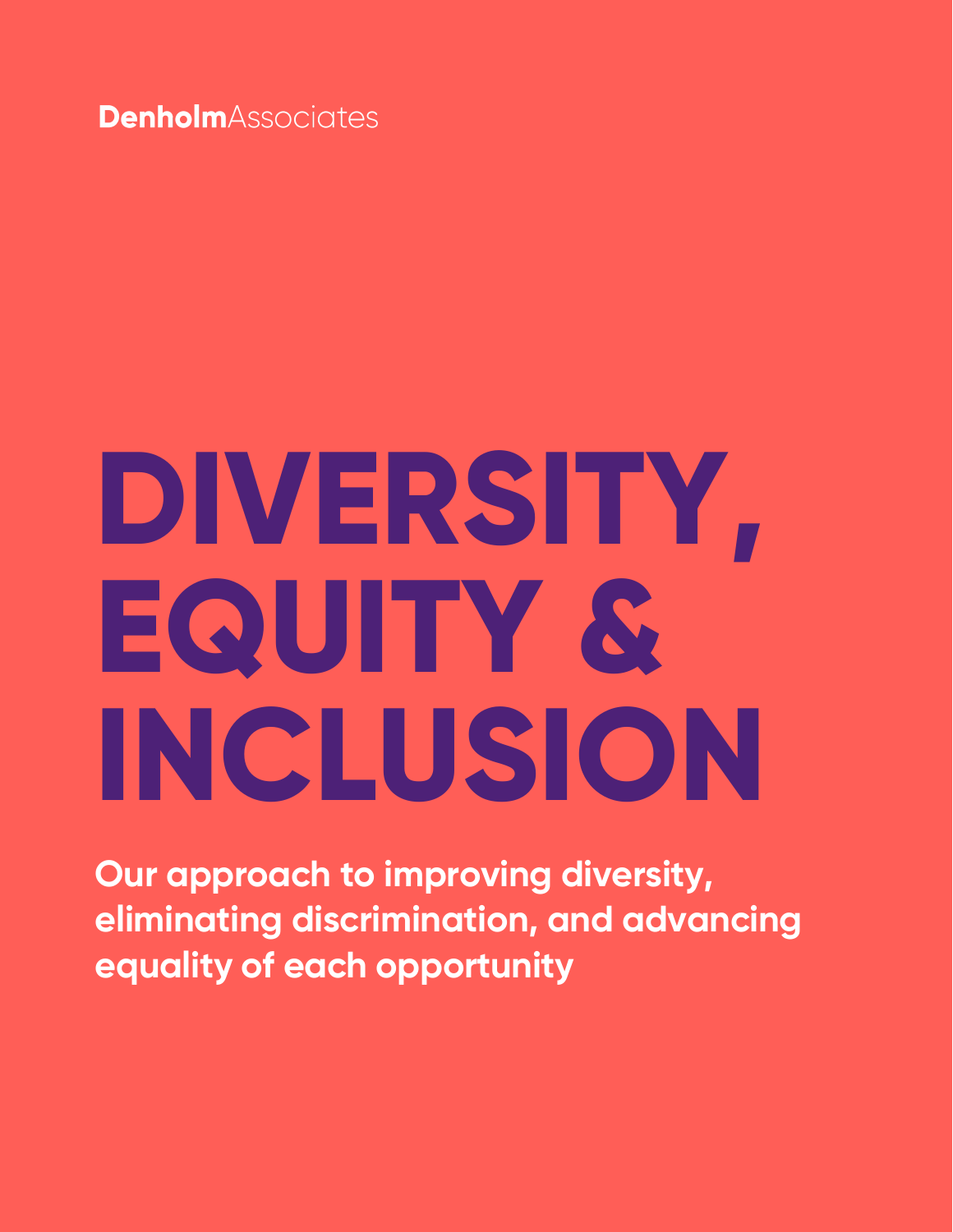#### **DEI AT DENHOLM**

## 66

### Diversity is the one true thing we have in common... celebrate it every day.

At Denholm, it's important to us that we promote the benefits of equality and diversity in all that we do. We strive to be an organisation where equality is upheld in an open environment that empowers all.

We place an obligation on our team to have the courage and confidence to be an active ally for diversity, and accountable for building a respectful environment. This is reflected in our DE&I policy which shows that we are both listening and learning and demonstrates our pledge to continue to challenge our views in all that we do.

Beyond this, we always encourage positive and inclusive recruitment practices.

This includes:

- Broadening our approach to candidate identification
- Allowing accessibility for all by responding positively to personal support requirements
- Ensuring every candidate is treated equally and receives acknowledgement of showed interest
- Delivering honest feedback to help candidates improve
- Ensuring the client is always represented in a positive and ethical light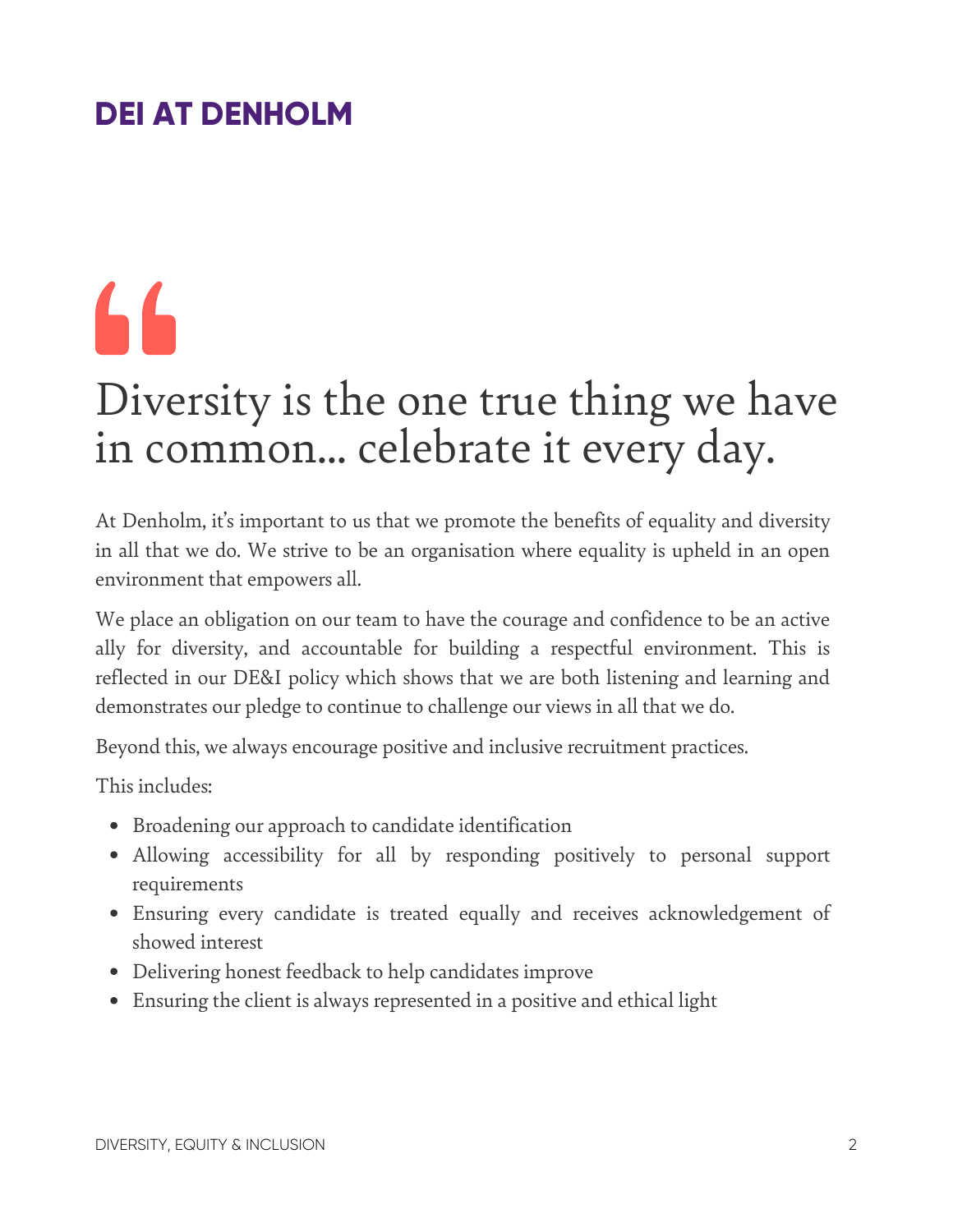#### **DEI AT DENHOLM**

For every recruitment process undertaken, Denholm will:

- Remain neutral in all recruitment activities. This includes using inclusive language in advertising, reporting, and all public materials
- Never discriminate unlawfully when looking at candidates who will be considered for a vacancy
- Ensure our talent pool is as diverse as possible, targeting and approaching candidates regardless of gender, age, disability, race, ethnic background, nationality, religion, or sexual orientation
- Ensure each candidate is assessed only in accordance with their qualifications and abilities to perform the relevant duties required for the vacancy
- Seek to ensure all meeting arrangements take into consideration any candidate's disabilities and cater to any additional requirements i.e. interview venues
- Adhere to the requirements of the guaranteed interview scheme, which warrants an interview for anyone with a disability whose application meets the minimum criteria for the post
- Collect and publicly present equal opportunities data in line with our client's expectations
- Ensure our employees are trained in and understand all legislation relating to recruitment and employment practices

We are dedicated to creating and maintaining company policies that ensure our business operates in a legally compliant manner. We work to reduce, and ultimately, remove the barriers to equality faced by women and men in Scotland.

In the last 12 months, a total of five women have seen a promotion in their careers at Denholm, and six out of eight voices on our leadership team are women. We have an exact 50/50 split between men and women in the business and all employees have taken part in Inclusive Behaviour training.

This shows our dedication to addressing equality and the gender gap, ensuring Denholm is a progressive place to work where our employees feel valued.